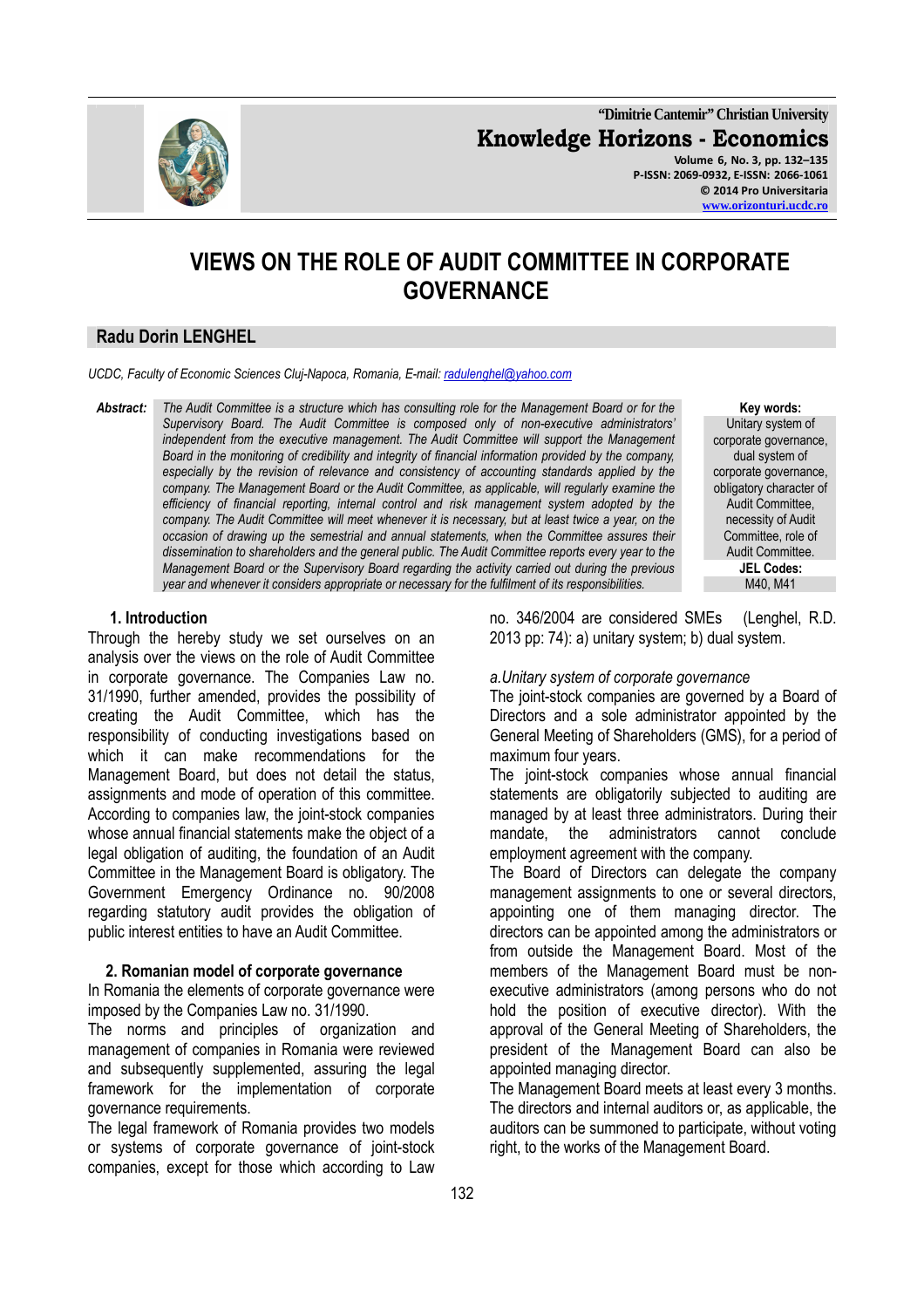The Management Board fulfils all the necessary acts for the fulfilment of the object of activity of the company, except for the acts reserved for the General Meeting of Shareholders. The main competences of the Management Board are (Lenghel, R.D. 2013 pp: 75):

- establishes the main directions of activity and development of the company;
- − approves the accounting system and the internal control system as well as the financial plan;
- − oversees the good functioning of the bodies of the company and supervises the activity of directors;
- − organizes the General Meetings of Shareholders, presents reports to shareholders and implements their decisions;
- − appoints and revokes directors and establishes their remuneration;
- − represents the company in the relations with third parties and in court.

The Management Board can create consultative committees made of at least two members of the board. At least one member of each committee must be an independent non-executive administrator. The consultative committees carry out investigations, elaborate recommendations and reports for the Management Board in the fields of internal and external audit, remuneration of administrators, directors and staff or the nomination of applicants for the management positions.

The audit committee and the remuneration committee are made only of non-executive administrators. At least one member of the audit committee must have experience in the application of accounting principles or in the field of financial audit.

If the financial statements make the object of a legal obligation of auditing, the creation of the audit committee is obligatory.

# *b. Dual system of corporate governance*

By articles of association or by the decision of the General Meeting of Shareholders it can be established that the joint-stock companies are governed through two levels: 1) – Board of Directors; 2) – Supervisory Board.

# 1) Board of Directors

The management of the joint-stock companies is the exclusive responsibility of the Board of Directors. except for those acts which are reserved by law to the Supervisory Board or the General Meeting of Shareholders.

If the annual financial statements make the object of a legal obligation of auditing, the Board of Directors is made of at least three members.

The appointment of members of Board of Directors is done by the Supervisory Board, which appoints one of them in the position of president of Board of Directors.

The members of the Board of Directors cannot be simultaneously members of the supervisory board or employees of the company.

The legal provisions synthesized above regarding the members of the Management Board regarding the duration of mandate and their rights and obligations are generally applicable to the members of Board of **Directors** 

At least every three months, the Board of Directors presents to the Supervisory Board written reports regarding the activity carried out, the results obtained and the events which could influence the fulfilment of objectives of the company.

The Board of Directors presents to the Supervisory Board the annual financial statements audited, the annual report and the profit allocation proposals.

# 2) Supervisory Board

The General Meeting of Shareholders appoints and revokes the members of the Supervisory Board. The number of members of the Supervisory Board cannot be lower than 3 and higher than 11.

The members of the Supervisory Board cannot be simultaneously members of the Board of Directors or employees of the company, they must be professionals and must observe the independence criteria shown above. The Supervisory Board cannot receive company management assignments, but can have the competence to approve certain types of operations. The Supervisory Board can create consultative committees in the same conditions as shown regarding the Management Board.

The Supervisory Board has the following main assignments (Lenghel, R.D. 2013 pp: 76 ):

- − exerts permanent control over the management of the company by the Board of Directors;
- appoints and revokes the members of the Board of Directors;
- − checks the compliance with the legal provisions and the decisions of the General Meetings of Shareholders;
- − reports to the General Meetings of Shareholders on the supervisory activity carried out.

The members of the Management Board, the members of the Board of Directors and the members of the Supervisory Board must conclude professional liability insurance.

The remuneration of members of Management Board or the members of Supervisory Board is decided by the General Meeting of Shareholders.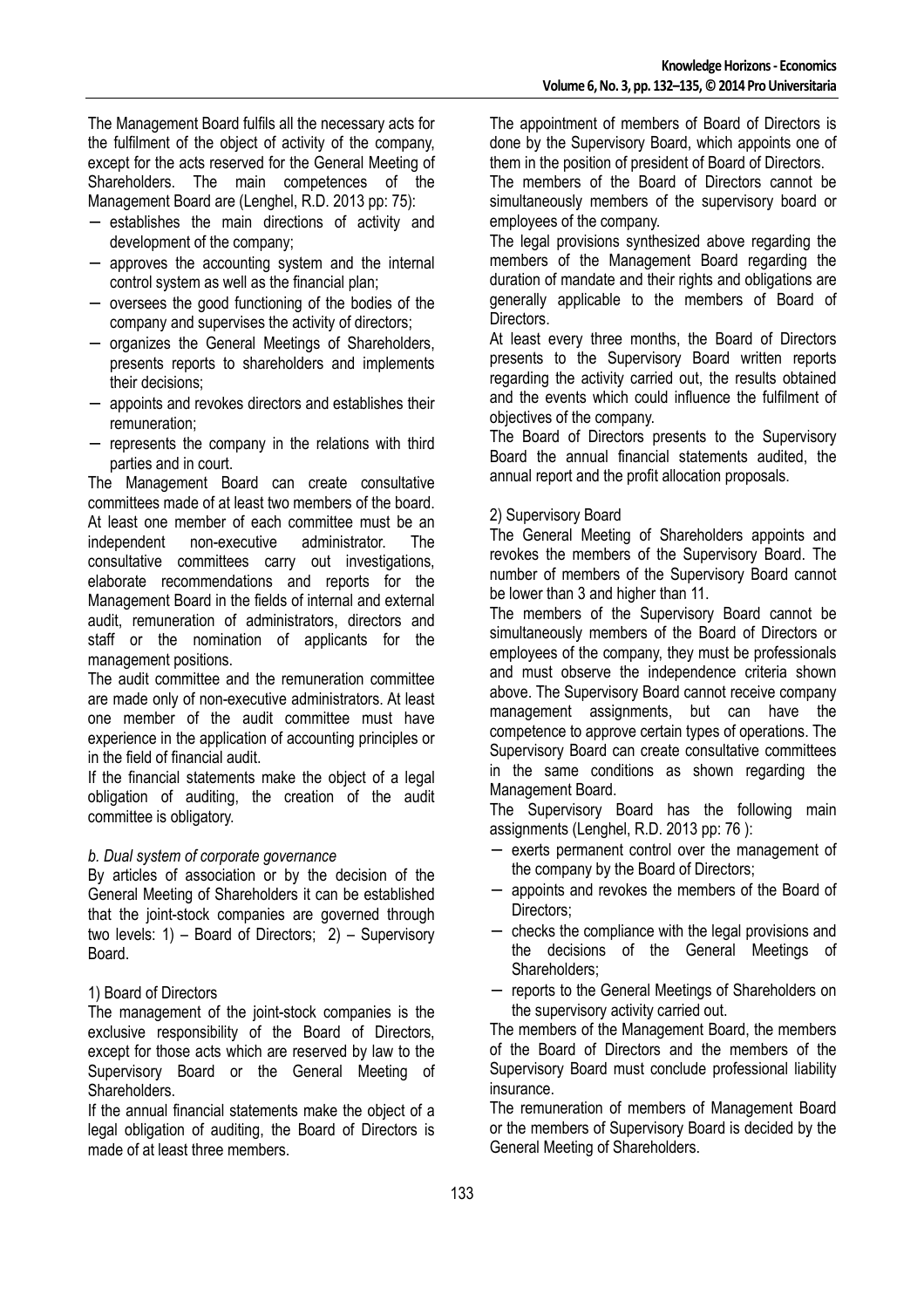The General Meeting of Shareholders can decide to initiate legal action when the damages are caused to the company by the fault of administrators and directors, respectively by the fault of the members of Board of Directors and Supervisory Board or by the fault of auditors or statutory auditors.

## **3. Obligatory character, role and assignments of the Audit Committee**

The Audit Committee is a structure which has consulting role for the Management Board or for the Supervisory Board. As shown above, the Audit Committee is made only of non-executive administrators independent from executive management. At least one member of the Audit Committee must be a professional in the field of accounting or financial audit.

The Audit Committee carries out its activity based on a regulation policy approved by the Management Board or by the Supervisory Board.

By this regulation policy the following are established: composition, assignments and responsibilities of the Audit Committee; periodicity of meetings of members of this committee with executive directors, internal auditors or with other persons; periodicity and content of reporting to the Management Board and other necessary elements for the assurance of observance of corporate governance principles.

The Audit Committee will support the Management Board in the monitoring of credibility and integrity of financial information provided by the company, especially by the revision of relevance and consistency of accounting standards applied by the company.

The Management Board or the Audit Committee, as applicable, will regularly examine the efficiency of financial reporting, internal control and risk management system adopted by the company.

The Audit Committee will meet whenever it is necessary, but at least twice a year, on the occasion of elaboration of semestrial and annual statements, when the Committee will assure their dissemination to shareholders and the general public.

The Audit Committee reports every year to the Management Board or the Supervisory Board regarding the activity carried out during the previous year and whenever it considers appropriate or necessary for the fulfilment of its responsibilities.

The Companies Law no. 31/1990, further amended, provides the possibility of creating the Audit Committee, which has the responsibility of conducting investigations based on which it can make recommendations for the Management Board, but does not detail the status, assignments and mode of operation of this committee. According to companies' law, the joint-stock companies whose annual financial statements make the object of a

legal obligation of auditing, the foundation of an Audit Committee in the Management Board is obligatory. The Government Emergency Ordinance no. 90/2008 regarding statutory audit provides the obligation of public interest entities to have an Audit Committee. The main assignments of this Audit Committee are:

a. to assure that the executive directors fulfil their assignments with responsibility and devotion. In this respect, it monitors the compliance of executive management with the requirements of the legal norms and the ethical and professional codes and with the decisions of shareholders and administrators. A special attention is paid to the evaluation of activity of executive management in the line of risk management, which can threaten the fulfilment of objectives;

b. monitors the efficiency of internal control, internal audit and statutory audit from the entity, monitoring which is carried out by:

- − sees to the selection of statutory auditors and heads of internal audit department, watching the assurance of their independence;
- approves the Charta or regulation policy by which the internal audit carries out its activity and sees to the assurance of resources and necessary conditions for the internal audit to achieve its objectives;
- − monitors the activity of internal and statutory auditors;
- is a mediator between internal audit/statutory audit and the executive management of the entity. It analyses and proposes the resolution of possible disagreements between them;
- − receives the internal audit reports, analyses and periodically approves the observations and recommendations of internal audit and the plans for their implementation;
- − receives from internal auditors, statutory auditors and from other persons, written or verbal notifications regarding the shortcomings of internal control and of the risk management process;
- − oversees the way in which the proposals or reserves of statutory auditors are analysed and solved;
- − makes sure that the Board of Directors takes the remedy measures necessary to resolve the deficiencies identified in the internal control activity and other problems identified by the internal or statutory auditors;
- − –formulates recommendations to the Board of Directors or the Supervisory Board regarding the strategy and policy of the entity in the field of internal control, internal audit and statutory audit.